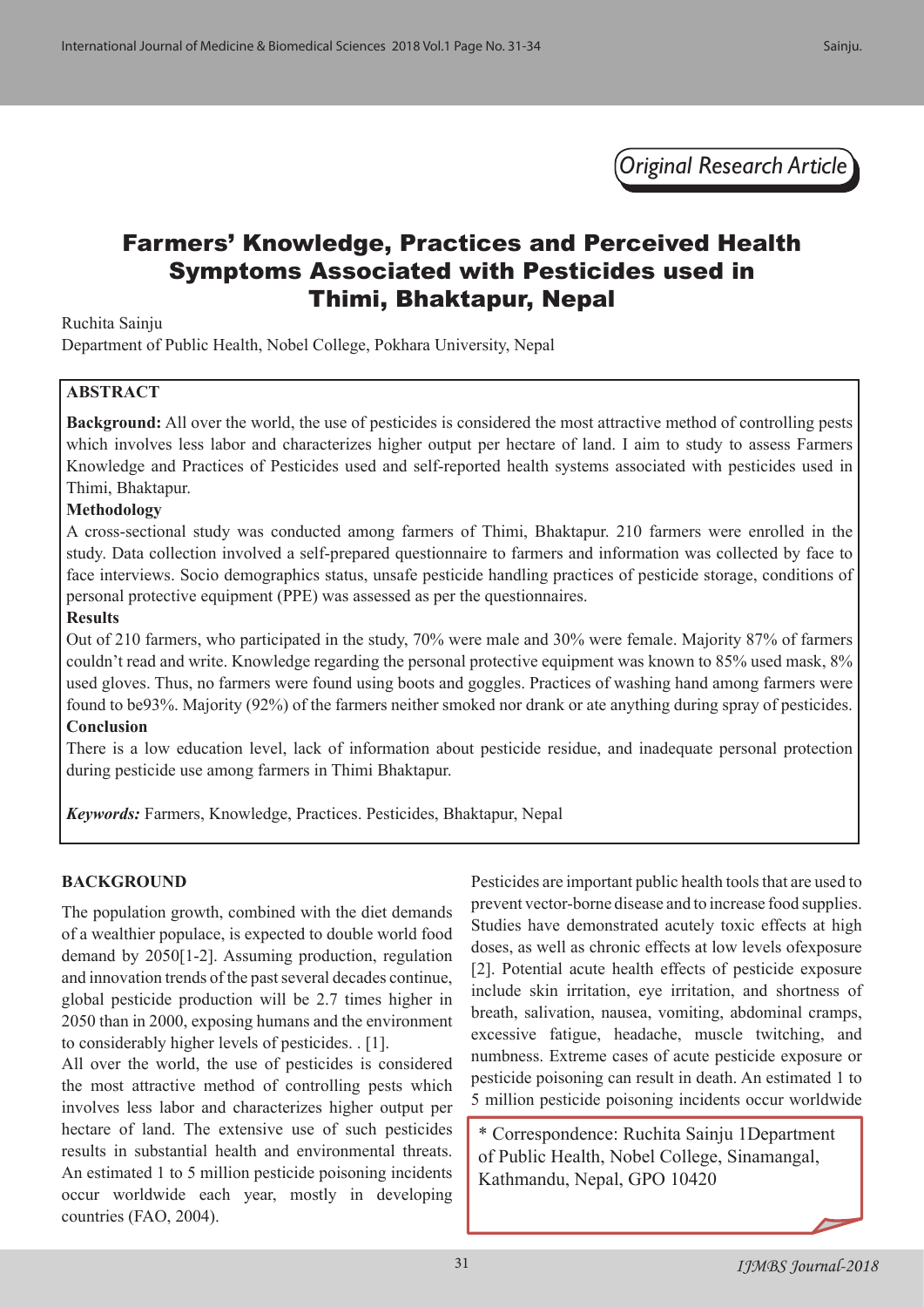each year, mostly in developing countries (FAO, 2004). Health outcomes such as attention deficit/hyperactive disorder (ADHD) and Parkinson's disease have also been linked to exposure to certain classes of pesticides [3].

IPM is the selection and use of pest control actions that will ensure favourable economic, ecological and social consequences and is applicable to most agricultural, public health and amenity pest management situations [3]. Reliance on knowledge, experience, observation and integration of multiple techniques makes IPM appropriate for organic farming (excluding synthetic pesticides) [4-6].

# **METHODOLOGY**

Cross sectional research conducted among farmers in Thimi, Bhaktapur well known pocket area for vegetable production and distribution in Kathmandu valley. The study duration was August-December, 2014. Out of 17 wards, 3 wards were selected by non-probability purposive method on the basis of the highest frequency of the farmers and the respondents were selected by convenient sampling method. Sample size was calculated by using formula (n)  $=4pq/d^2$  [Where p= prevalence,  $q= 100-p$ ,  $d=$  error (10% relevant error), prevalence (p) =50% (assuming)] Hence, 210 sample size was obtained. The farmers using pesticides for agricultural growth were only included. The data collection technique is face to face interview; a self-administrated questionnaire .The first section was designed to assess socio demographic status which contained questions regarding age, gender, education level, and years of experience as a farm worker and the second section was designed to assess participants' pesticide knowledge. Participants were presented with four questions that could be answered by either 'yes', 'no', or 'I do not know'.

One point was given for each correct answer, one point was deducted for each wrong answer, and selecting 'I do not know' did not affect the grade. The range of the knowledge score was −4 to 41 and was categorized as: ( $\leq$ 2= poor knowledge; and  $\geq$ 2= good knowledge)

### **RESULTS**

The mean age  $\pm$  SD of the respondents is 39.5  $\pm$  7.9 years. The majority (70%) of the participants were male. Results related to the educational levels of the participants showed that 186 (87%) had no education and 24 (13%) could read and write. In this study, 136 (65%) belong to nuclear family, 63(30%) farmers belong to joint family and 11(5%) belong to extended family. In this study, 189 farm workers (90%) stated farming as a primary source of earning whereas for 21 farm workers (21%) farming is a secondary source of earning. Similarly, 89 farm workers (42%) stated their monthly income Rs. 5000- 10000 and 121(58%) farm workers have monthly income

Rs. >10000. The above Figure shows 90% of farmers have knowledge about the health effects due to pesticides use, majority (95%) farmers have knowledge about use of PPE, 94% farmers have knowledge regarding entry of pesticides through nose and half of the respondents (50%) have knowledge about pesticides residue.

The above table shows that most farmers 198 (94.1%) don't read and follow label instruction before pesticide application. Similarly, few farmers 15 (7%) eat/drink during pesticide application, 16(8%) farmers smoke during pesticides application. As a safe behavior, 196(93%) farmers have adopted washing hands after pesticide application. And, 82(39%) farmers store the leftover pesticidesand odds ratio is 0.86

The odds of farmers not using mask/mouth cover is 0.86 times higher than that of the odds of farmers using mask/ mouth cover. Above table shows that many  $117(56%)$ farmers who do not use mask/mouth cover had headache. Besides, few 12(6%) farmers using mask/mouth cover also had headache. Hence, there is no significant association between use of mask/mouth cover and headache.

# Table 1: Socio demographic of respondents

| <b>Variables</b>  |                            | <b>Frequency</b> | Percentage |  |
|-------------------|----------------------------|------------------|------------|--|
| <b>Gender</b>     | Male                       | 148              | 70%        |  |
|                   | Female                     | 62               | 30%        |  |
| Family            | <b>Nuclear</b>             | 136              | 65%        |  |
|                   | Joint                      | 63               | 30%        |  |
|                   | 11<br>Extended             |                  | 5%         |  |
| <b>Education</b>  | couldn't read<br>and write | 186              | 87%        |  |
|                   | could read<br>and write    | 24               | 13%        |  |
| Age               | Less than 15               | $\overline{7}$   | 3%         |  |
|                   | 15-29                      | 50               | 24%        |  |
|                   | 30-59                      | 110              | 52%        |  |
|                   | $60+$                      | 43               | 21%        |  |
| <b>Farming</b> as | Primary                    | 189              | 90%        |  |
|                   | business                   | 21               | 10%        |  |
|                   | Secondary<br>business      |                  |            |  |
| Monthly           | 5000-10000                 | 89               | 42%        |  |
| income            | >10000                     | 121              | 58%        |  |



Figure1: Distribution of farmers in relation to knowledge associated with pesticides use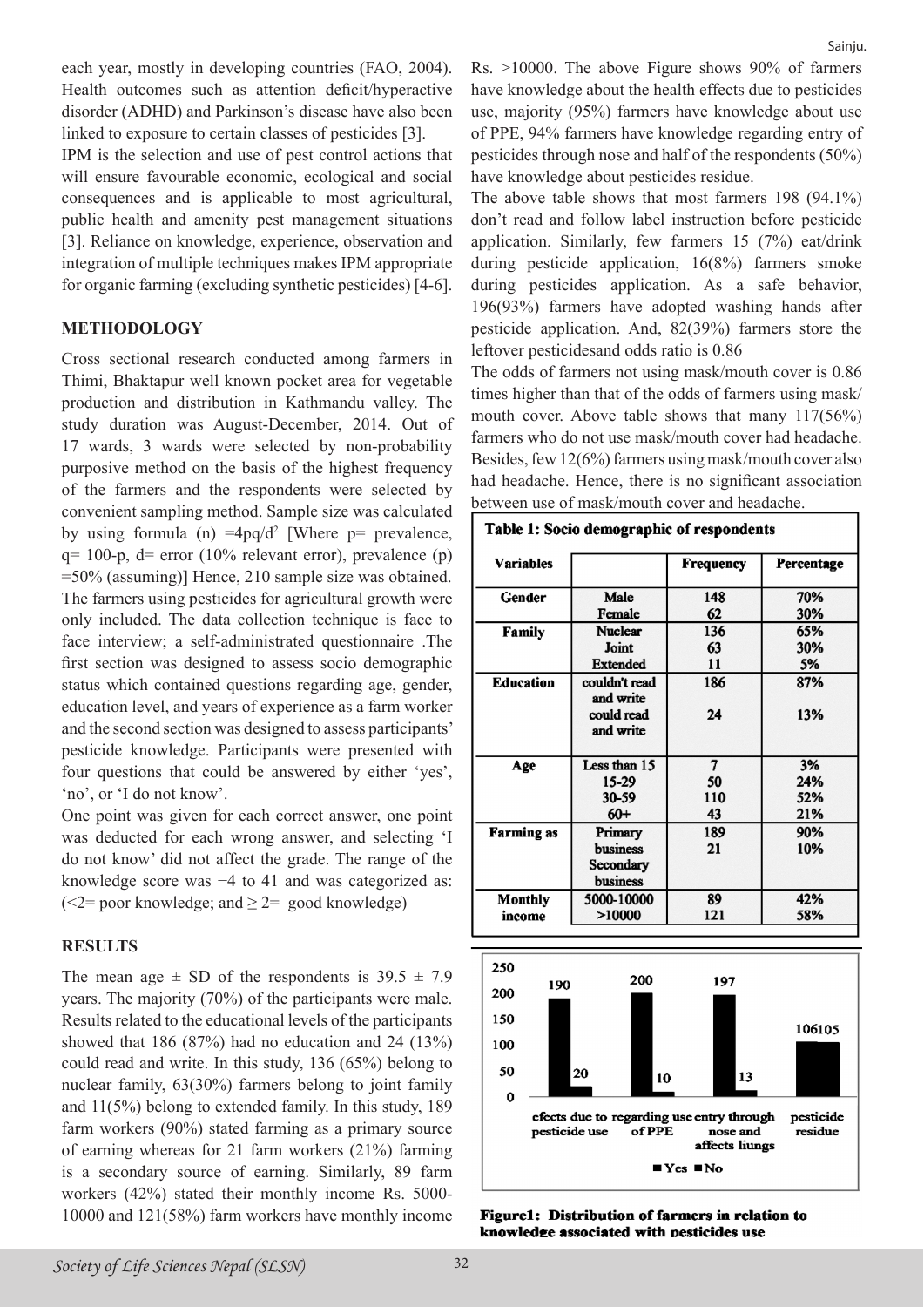Table 2: Distribution of farmers in relation to the unsafe behavior associated with pesticide use

| Variables                                 | Yes |     | N <sub>0</sub> |     |
|-------------------------------------------|-----|-----|----------------|-----|
| reading and follow label<br>instruction   | 12  | 6%  | 198            | 94% |
| eat/drink during pesticide<br>application | 15  | 7%  | 195            | 93% |
| smoke during pesticide<br>application     | 16  | 8%  | 194            | 92% |
| wash hands after pesticide<br>application | 196 | 93% | 14             | 7%  |
| storing the leftover pesticides           | 82  | 39% | 127            | 61% |

Table 3: Cross tabulation between self-reported immediate health effects and use of PPE

|                                |     | headache     |              | <b>Total</b>  | p-<br>value |
|--------------------------------|-----|--------------|--------------|---------------|-------------|
|                                |     | Yes          | no           |               |             |
| Use of<br>mask/mout<br>h cover | Yes | 61<br>(29%)  | 117<br>(56%) | 73<br>(85%)   |             |
|                                | no  | 12<br>(6%)   | 20<br>(9%)   | 127<br>(15%)  | 0.87        |
| <b>Total</b>                   |     | 178<br>(35%) | 32<br>(65%)  | 210<br>(100%) |             |

### **DISCUSSION**

Only farmers using pesticides for agricultural growth was included. Non Probability Purposive sampling technique was used. Structured and semi structured questionnaire were used for collection of data through face to face interview technique.

The commonest self-reported immediate health effects among farmers in Thimi; Bhaktapur was headache 173(83%) whereas the commonest symptom among farmers in Gaza strip was Burning sensation in eyes/ faces. The prevalence of self-reported toxicity symptoms was dependent on mixing and use of high concentrations of pesticides.

In the present study, the result showed that (84.7%) farmers knew the names of pesticides they were using which is consistent to the study conducted byYasin M(2002) which showed 373 (97.9%) of the participants knew the names of the pesticides they were using.. The most frequent self-reported toxicity symptoms associated with pesticide use among farmers in Thimi was found to be were headache (35%),sneezes (15%), skin rash  $(10\%)$ , and dizziness $(8\%)$  whereas the most frequent selfreported toxicity symptoms associated with pesticide use among farmers in the Gaza strip were skin rash (37.5%), headache (37%), excessive sweating (24.9%), and diarrhea (21.3%).

The present study showed that the total sum of the knowledge scores was 1,073; the mean knowledge score was 2.8 (SD: 3.2; range: [(−6)–(8)] The knowledge of the farm workers of West Bank, Palestine was assessed and showed that the total sum of the knowledge scores was 1,073; the mean knowledge score was 2.8 (SD: 3.2; range: [(−6)–(8)]. Information regarding pesticide knowledge was mostly obtained from product labels (36%) and from experience (29.4%). (Zyoud, 2010) Good knowledge was significantly associated with: secondary education level  $(P < 0.001)$ , college education level  $(P = 0.01)$  in Palestine whereas there is no significant relationship between education and knowledge about pesticides use (P=0.99)

### **CONCLUSION**

The most commonly used pesticide is metacid and 16% farmers could not name pesticides they were using. Most of farmers (29%) mentioned they were not using PPE due to carelessness such as staying in rush to the farm to carry PPE along with.

The total sum of the knowledge scores was 545; the mean knowledge score was 2.5 (SD: 3.2).There is no significant association (0.98) between knowledge regarding use of knowledge about the route of exposure and use of mask/ mouth cover. Similarly, there is no significant association (0.99) between education and knowledge about route of exposure. There is no significant association (0.42) between knowledge about health effects of pesticides and its storage practices.

### **COMPETING INTERESTS**

I declare that I don't have competing of interest.

### **ACKNOWLEDGEMENTS**

I am thankful to Mr. Ram Chandra Sinha, Dr. Shyam Prasad Lohani and Mr. Saroj Bhandari for their constructive feedback and suggestions during study period.

### **REFERENCES**

1. D Reddy Y, P Kumar P, R Devi B, K Dubey P, B Kumari Y. A Facile and Green synthesis of novel imide and amidic